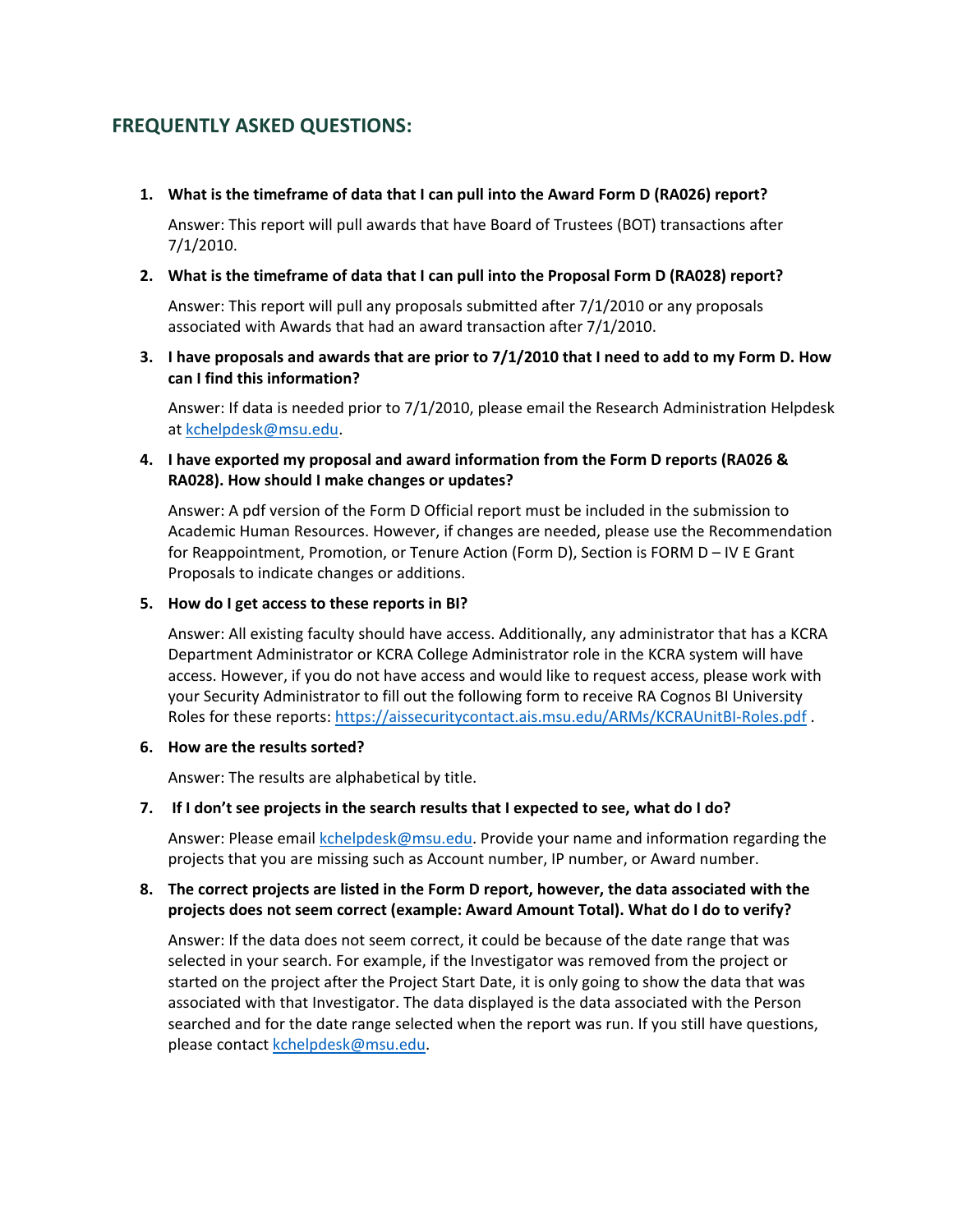#### **9. Why do I have two lines for the same award in the Award Form D (RA026) Official report?**

 Answer: If there is more than one line for an award that means something changed for the award during the date range that you searched. For example, there was a change in Investigator, end date of the project, Institutional Proposal Number, or F&A credit split. Additionally, the report could show more than one line because there is more than one Dept receiving credit for the project.

#### **10. What is the difference between the Form D Official and the Form D Detailed?**

Answer: The Form D Official has less fields and the award amounts (if the data is the same for the award transactions) are summed together in one line. The Form D Detailed has data associated with each award transaction.

## **11. In the Award Form D (RA026) Official report, there is a second report named "Projects that have no financial transactions associated with investigator," what does this mean?**

Answer: This portion of the report lists any projects that the Investigator has been added to, however, there have not been any award amounts (or award transactions) received for the project since the Investigator was added.

## **12. If my name has changed, how does this affect my research activity data in the system?**

 (among other identifiers). A Principal ID has a one to one relationship with an MSU Netid. the related principal ID. If, in addition to name changes, a person's netid also changes, the new Identity Management System at MSU and stored in the shared Rice data tables. The entity ID Answer: Research activity data in the KC system is recorded using an identifier called principal ID Searches for research activity data associated with a netid will return all records associated with netid will be assigned a new principal ID. This new principal ID is used to record future research activity data and historical data with the old principal ID is preserved. Research activity data for both netids (the old and new) can be retrieved, if desired, by using a unique and immutable (for a given person) identifier called an entity ID, which is maintained and disseminated by the represents multiple avatars (or principals) if they exist and all principals belonging to the same person contain foreign key references to this single unchanging entity.

## 13. **My department changed names and/or org code recently; does this affect how I should pull my research activity data?**

Answer: Research activity data in the KC system is recorded using an immutable (for a give organization) eight digit identifier called unit number (or org code). Department name changes in the organization source system (called OOI) leave the code unchanged and hence research activity data associated with a given unit number can be retrieved without change. This scenario will not affect how research activity data is retrieved.

For scenarios where the "org code" itself changes due to a unit level 1 (U1) splitting into two or more unit level two entities (U2) or, in some cases, a many to many (m ‐> n) transformation, old unit numbers are inactivated (after personnel and financial accounts are reassigned) and new unit numbers assigned to the newly created units. Person records associated with old unit numbers are updated to new unit numbers assuming personnel are moved to these new units.